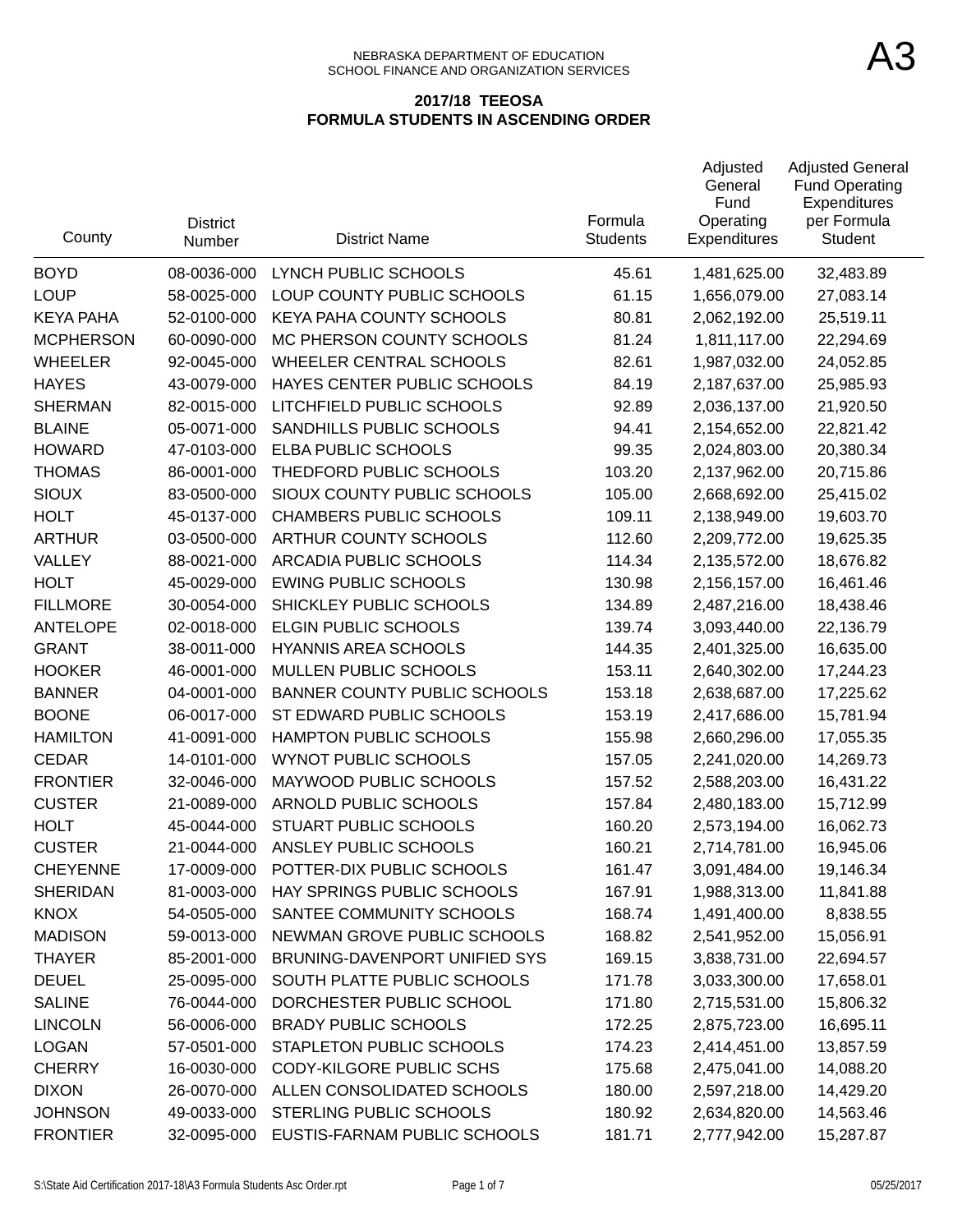| County              | <b>District</b><br>Number | <b>District Name</b>                  | Formula<br><b>Students</b> | Adjusted<br>General<br>Fund<br>Operating<br><b>Expenditures</b> | <b>Adjusted General</b><br><b>Fund Operating</b><br>Expenditures<br>per Formula<br>Student |
|---------------------|---------------------------|---------------------------------------|----------------------------|-----------------------------------------------------------------|--------------------------------------------------------------------------------------------|
| <b>HAMILTON</b>     | 41-0002-000               | <b>GILTNER PUBLIC SCHOOLS</b>         | 184.30                     | 2,632,733.00                                                    | 14,285.20                                                                                  |
| <b>FILLMORE</b>     | 30-0001-000               | EXETER-MILLIGAN PUBLIC SCHOOLS        | 186.92                     | 4,029,318.00                                                    | 21,556.83                                                                                  |
| <b>CUSTER</b>       | 21-0084-000               | SARGENT PUBLIC SCHOOLS                | 187.84                     | 2,322,225.00                                                    | 12,362.74                                                                                  |
| <b>COLFAX</b>       | 19-0058-000               | <b>CLARKSON PUBLIC SCHOOLS</b>        | 188.07                     | 2,850,731.00                                                    | 15,157.69                                                                                  |
| <b>SCOTTS BLUFF</b> | 79-0002-000               | MINATARE PUBLIC SCHOOLS               | 192.62                     | 2,616,953.00                                                    | 13,586.42                                                                                  |
| <b>COLFAX</b>       | 19-0039-000               | LEIGH COMMUNITY SCHOOLS               | 192.78                     | 2,725,172.00                                                    | 14,135.86                                                                                  |
| <b>PAWNEE</b>       | 67-0069-000               | LEWISTON CONSOLIDATED SCHOOLS         | 196.52                     | 2,551,679.00                                                    | 12,984.49                                                                                  |
| <b>FRONTIER</b>     | 32-0125-000               | MEDICINE VALLEY PUBLIC SCHOOLS        | 197.00                     | 3,089,260.00                                                    | 15,681.48                                                                                  |
| <b>DAWSON</b>       | 24-0101-000               | SUMNER-EDDYVILLE-MILLER SCHS          | 198.27                     | 3,051,926.00                                                    | 15,393.08                                                                                  |
| <b>PIERCE</b>       | 70-0542-000               | OSMOND COMMUNITY SCHOOLS              | 199.58                     | 2,801,186.00                                                    | 14,035.42                                                                                  |
| <b>WAYNE</b>        | 90-0595-000               | WINSIDE PUBLIC SCHOOLS                | 199.78                     | 3,082,607.00                                                    | 15,430.33                                                                                  |
| <b>KEARNEY</b>      | 50-0001-000               | WILCOX-HILDRETH PUBLIC SCHOOLS        | 200.33                     | 3,905,567.00                                                    | 19,495.74                                                                                  |
| <b>DODGE</b>        | 27-0062-000               | <b>SCRIBNER-SNYDER COMMUNITY SCHS</b> | 201.19                     | 3,134,165.00                                                    | 15,577.79                                                                                  |
| <b>WEBSTER</b>      | 91-0002-000               | RED CLOUD COMMUNITY SCHOOLS           | 202.37                     | 3,164,867.00                                                    | 15,639.08                                                                                  |
| <b>CHEYENNE</b>     | 17-0003-000               | LEYTON PUBLIC SCHOOLS                 | 202.53                     | 3,475,125.00                                                    | 17,158.85                                                                                  |
| <b>LINCOLN</b>      | 56-0565-000               | <b>WALLACE PUBLIC SCH DIST 65 R</b>   | 202.86                     | 2,944,288.00                                                    | 14,514.16                                                                                  |
| <b>KEITH</b>        | 51-0006-000               | PAXTON CONSOLIDATED SCHOOLS           | 204.58                     | 2,848,787.00                                                    | 13,925.26                                                                                  |
| <b>PHELPS</b>       | 69-0055-000               | LOOMIS PUBLIC SCHOOLS                 | 204.82                     | 3,491,207.00                                                    | 17,045.22                                                                                  |
| <b>DAWES</b>        | 23-0071-000               | <b>CRAWFORD PUBLIC SCHOOLS</b>        | 207.34                     | 2,640,132.00                                                    | 12,733.26                                                                                  |
| <b>CUSTER</b>       | 21-0180-000               | CALLAWAY PUBLIC SCHOOLS               | 207.52                     | 2,607,467.00                                                    | 12,564.63                                                                                  |
| <b>GOSPER</b>       | 37-0030-000               | ELWOOD PUBLIC SCHOOLS                 | 216.10                     | 2,976,700.00                                                    | 13,774.80                                                                                  |
| <b>KNOX</b>         | 54-0501-000               | NIOBRARA PUBLIC SCHOOLS               | 216.23                     | 2,338,662.00                                                    | 10,815.62                                                                                  |
| <b>CHASE</b>        | 15-0536-000               | WAUNETA-PALISADE PUBLIC SCHS          | 218.44                     | 2,845,230.00                                                    | 13,025.16                                                                                  |
| <b>BOONE</b>        | 06-0075-000               | RIVERSIDE PUBLIC SCHOOLS              | 218.58                     | 4,034,076.00                                                    | 18,455.65                                                                                  |
| <b>ADAMS</b>        | 01-0123-000               | SILVER LAKE PUBLIC SCHOOLS            | 225.14                     | 4,092,356.00                                                    | 18,176.59                                                                                  |
| <b>SALINE</b>       | 76-0068-000               | <b>FRIEND PUBLIC SCHOOLS</b>          | 225.63                     | 3,657,057.00                                                    | 16,208.16                                                                                  |
| <b>DEUEL</b>        | 25-0025-000               | <b>CREEK VALLEY SCHOOLS</b>           | 225.75                     | 3,984,055.00                                                    | 17,647.89                                                                                  |
| KNOX                | 54-0576-000               | <b>WAUSA PUBLIC SCHOOLS</b>           | 225.92                     | 2,372,296.00                                                    | 10,500.73                                                                                  |
| <b>PLATTE</b>       | 71-0067-000               | HUMPHREY PUBLIC SCHOOLS               | 231.86                     | 3,224,768.00                                                    | 13,908.14                                                                                  |
| <b>POLK</b>         | 72-0075-000               | HIGH PLAINS COMMUNITY SCHOOLS         | 231.96                     | 4,190,435.00                                                    | 18,065.42                                                                                  |
| <b>ROCK</b>         | 75-0100-000               | ROCK COUNTY PUBLIC SCHOOLS            | 233.30                     | 3,135,329.00                                                    | 13,439.24                                                                                  |
| <b>JEFFERSON</b>    | 48-0303-000               | <b>MERIDIAN PUBLIC SCHOOLS</b>        | 233.65                     | 3,181,399.00                                                    | 13,616.29                                                                                  |
| <b>KEARNEY</b>      | 50-0501-000               | AXTELL COMMUNITY SCHOOLS              | 234.63                     | 3,391,310.00                                                    | 14,453.73                                                                                  |
| <b>THAYER</b>       | 85-0060-000               | DESHLER PUBLIC SCHOOLS                | 234.68                     | 3,312,822.00                                                    | 14,116.29                                                                                  |
| <b>CEDAR</b>        | 14-0045-000               | RANDOLPH PUBLIC SCHOOLS               | 239.65                     | 3,366,593.00                                                    | 14,048.13                                                                                  |
| <b>COLFAX</b>       | 19-0070-000               | HOWELLS-DODGE CONSOLIDATED SCH        | 242.07                     | 3,488,816.00                                                    | 14,412.50                                                                                  |
| <b>CUSTER</b>       | 21-0015-000               | ANSELMO-MERNA PUBLIC SCHOOLS          | 243.10                     | 3,384,213.00                                                    | 13,921.22                                                                                  |
| <b>BURT</b>         | 11-0020-000               | LYONS-DECATUR NORTHEAST SCHS          | 243.88                     | 3,705,430.00                                                    | 15,193.55                                                                                  |
| <b>SAUNDERS</b>     | 78-0072-000               | <b>MEAD PUBLIC SCHOOLS</b>            | 243.89                     | 3,756,640.00                                                    | 15,403.11                                                                                  |
| <b>BUFFALO</b>      | 10-0105-000               | PLEASANTON PUBLIC SCHOOLS             | 244.97                     | 2,768,829.00                                                    | 11,302.87                                                                                  |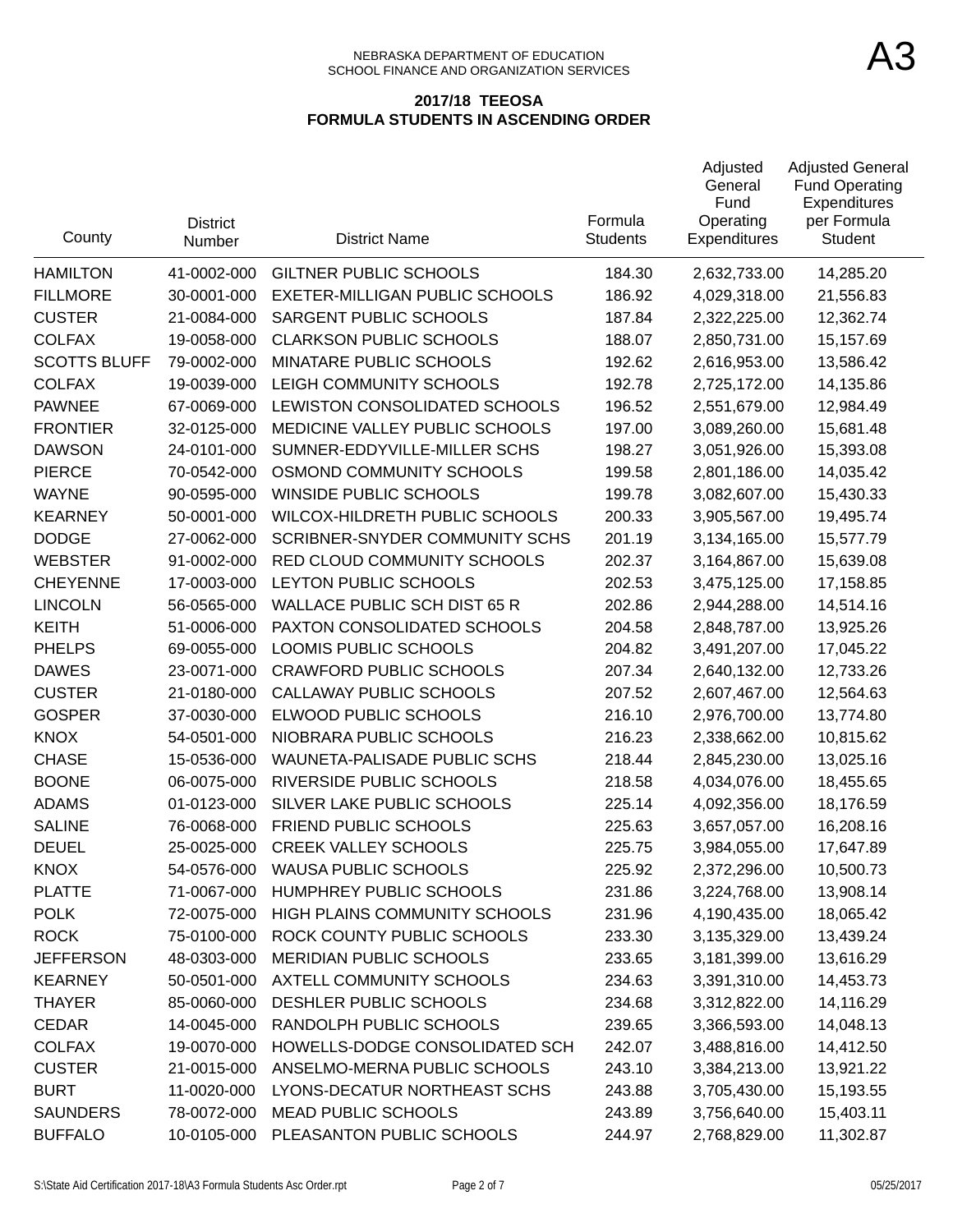| County            | <b>District</b><br>Number | <b>District Name</b>                  | Formula<br><b>Students</b> | Adjusted<br>General<br>Fund<br>Operating<br>Expenditures | <b>Adjusted General</b><br><b>Fund Operating</b><br>Expenditures<br>per Formula<br><b>Student</b> |
|-------------------|---------------------------|---------------------------------------|----------------------------|----------------------------------------------------------|---------------------------------------------------------------------------------------------------|
| <b>POLK</b>       | 72-0019-000               | OSCEOLA PUBLIC SCHOOLS                | 246.80                     | 3,452,505.00                                             | 13,988.86                                                                                         |
| <b>GARDEN</b>     | 35-0001-000               | <b>GARDEN COUNTY SCHOOLS</b>          | 249.85                     | 3,632,107.00                                             | 14,537.44                                                                                         |
| <b>KNOX</b>       | 54-0586-000               | <b>BLOOMFIELD COMMUNITY SCHOOLS</b>   | 251.17                     | 3,139,876.00                                             | 12,501.15                                                                                         |
| <b>CUMING</b>     | 20-0020-000               | BANCROFT-ROSALIE COMM SCHOOLS         | 256.12                     | 2,924,949.00                                             | 11,420.20                                                                                         |
| <b>BOYD</b>       | 08-0050-000               | WEST BOYD SCHOOL DISTRICT             | 256.33                     | 3,576,357.00                                             | 13,951.91                                                                                         |
| <b>MERRICK</b>    | 61-0049-000               | PALMER PUBLIC SCHOOLS                 | 256.72                     | 3,021,541.00                                             | 11,769.71                                                                                         |
| <b>DIXON</b>      | 26-0561-000               | EMERSON-HUBBARD PUBLIC SCHOOLS        | 257.10                     | 4,017,277.00                                             | 15,625.10                                                                                         |
| <b>PHELPS</b>     | 69-0054-000               | BERTRAND PUBLIC SCHOOLS               | 259.29                     | 3,367,321.00                                             | 12,986.93                                                                                         |
| <b>BUFFALO</b>    | 10-0019-000               | SHELTON PUBLIC SCHOOLS                | 259.31                     | 3,949,301.00                                             | 15,229.77                                                                                         |
| <b>ADAMS</b>      | 01-0003-000               | <b>KENESAW PUBLIC SCHOOLS</b>         | 259.52                     | 2,988,830.00                                             | 11,516.79                                                                                         |
| <b>CLAY</b>       | 18-0011-000               | HARVARD PUBLIC SCHOOLS                | 261.58                     | 3,658,957.00                                             | 13,987.78                                                                                         |
| <b>GAGE</b>       | 34-0100-000               | DILLER-ODELL PUBLIC SCHOOLS           | 262.91                     | 3,698,449.00                                             | 14,067.31                                                                                         |
| <b>LINCOLN</b>    | 56-0007-000               | MAXWELL PUBLIC SCHOOLS                | 265.40                     | 3,423,417.00                                             | 12,898.94                                                                                         |
| <b>GREELEY</b>    | 39-0060-000               | CENTRAL VALLEY PUBLIC SCHOOLS         | 274.48                     | 5,704,362.00                                             | 20,782.45                                                                                         |
| <b>FRANKLIN</b>   | 31-0506-000               | <b>FRANKLIN PUBLIC SCHOOLS</b>        | 275.37                     | 3,864,624.00                                             | 14,034.25                                                                                         |
| <b>YORK</b>       | 93-0083-000               | MC COOL JUNCTION PUBLIC SCHS          | 275.89                     | 3,219,288.00                                             | 11,668.89                                                                                         |
| <b>BUTLER</b>     | 12-0502-000               | EAST BUTLER PUBLIC SCHOOLS            | 280.49                     | 5,204,699.00                                             | 18,556.03                                                                                         |
| <b>PAWNEE</b>     | 67-0001-000               | PAWNEE CITY PUBLIC SCHOOLS            | 282.79                     | 3,451,699.00                                             | 12,206.06                                                                                         |
| <b>RED WILLOW</b> | 73-0179-000               | SOUTHWEST PUBLIC SCHOOLS              | 284.04                     | 4,448,996.00                                             | 15,663.12                                                                                         |
| <b>KNOX</b>       | 54-0013-000               | <b>CREIGHTON COMMUNITY PUBLIC SCH</b> | 285.89                     | 4,605,695.00                                             | 16,110.11                                                                                         |
| <b>PIERCE</b>     | 70-0005-000               | PLAINVIEW PUBLIC SCHOOLS              | 292.15                     | 4,358,234.00                                             | 14,917.71                                                                                         |
| CASS              | 13-0022-000               | WEEPING WATER PUBLIC SCHOOLS          | 293.13                     | 4,198,890.00                                             | 14,324.26                                                                                         |
| <b>DAWSON</b>     | 24-0004-000               | <b>OVERTON PUBLIC SCHOOLS</b>         | 297.09                     | 3,324,891.00                                             | 11,191.64                                                                                         |
| <b>WEBSTER</b>    | 91-0074-000               | BLUE HILL PUBLIC SCHOOLS              | 302.22                     | 3,579,451.00                                             | 11,843.96                                                                                         |
| <b>NEMAHA</b>     | 64-0023-000               | JOHNSON-BROCK PUBLIC SCHOOLS          | 303.63                     | 2,986,830.00                                             | 9,837.17                                                                                          |
| <b>NANCE</b>      | 63-0001-000               | <b>FULLERTON PUBLIC SCHOOLS</b>       | 303.91                     | 3,867,855.00                                             | 12,727.17                                                                                         |
| <b>YORK</b>       | 93-0096-000               | <b>HEARTLAND COMMUNITY SCHOOLS</b>    | 307.90                     | 4,091,368.00                                             | 13,288.00                                                                                         |
| <b>HITCHCOCK</b>  | 44-0070-000               | HITCHCOCK CO SCH SYSTEM               | 308.67                     | 3,351,590.00                                             | 10,858.09                                                                                         |
| <b>DUNDY</b>      | 29-0117-000               | DUNDY CO STRATTON PUBLIC SCHS         | 309.60                     | 4,250,801.00                                             | 13,730.05                                                                                         |
| <b>SHERMAN</b>    | 82-0001-000               | LOUP CITY PUBLIC SCHOOLS              | 312.42                     | 4,051,881.00                                             | 12,969.18                                                                                         |
| <b>HARLAN</b>     | 42-0002-000               | ALMA PUBLIC SCHOOLS                   | 314.41                     | 3,624,563.00                                             | 11,527.97                                                                                         |
| <b>FURNAS</b>     | 33-0021-000               | <b>CAMBRIDGE PUBLIC SCHOOLS</b>       | 316.13                     | 3,780,784.00                                             | 11,959.40                                                                                         |
| <b>KNOX</b>       | 54-0096-000               | <b>CROFTON COMMUNITY SCHOOLS</b>      | 318.82                     | 4,285,154.00                                             | 13,440.68                                                                                         |
| <b>FURNAS</b>     | 33-0018-000               | ARAPAHOE PUBLIC SCHOOLS               | 319.24                     | 3,396,852.00                                             | 10,640.58                                                                                         |
| <b>GARFIELD</b>   | 36-0100-000               | <b>BURWELL PUBLIC SCHOOLS</b>         | 324.25                     | 4,210,448.00                                             | 12,985.23                                                                                         |
| <b>SAUNDERS</b>   | 78-0107-000               | CEDAR BLUFFS PUBLIC SCHOOLS           | 326.56                     | 3,064,282.00                                             | 9,383.61                                                                                          |
| <b>BUFFALO</b>    | 10-0009-000               | ELM CREEK PUBLIC SCHOOLS              | 330.27                     | 3,325,744.00                                             | 10,069.88                                                                                         |
| <b>LINCOLN</b>    | 56-0055-000               | SUTHERLAND PUBLIC SCHOOLS             | 339.53                     | 4,469,234.00                                             | 13,163.03                                                                                         |
| <b>RICHARDSON</b> | 74-0070-000               | HUMBOLDT TABLE ROCK STEINAUER         | 343.41                     | 5,358,899.00                                             | 15,604.99                                                                                         |
| <b>CEDAR</b>      | 14-0008-000               | HARTINGTON NEWCASTLE PUBLIC SC        | 345.07                     | 5,204,829.00                                             | 15,083.25                                                                                         |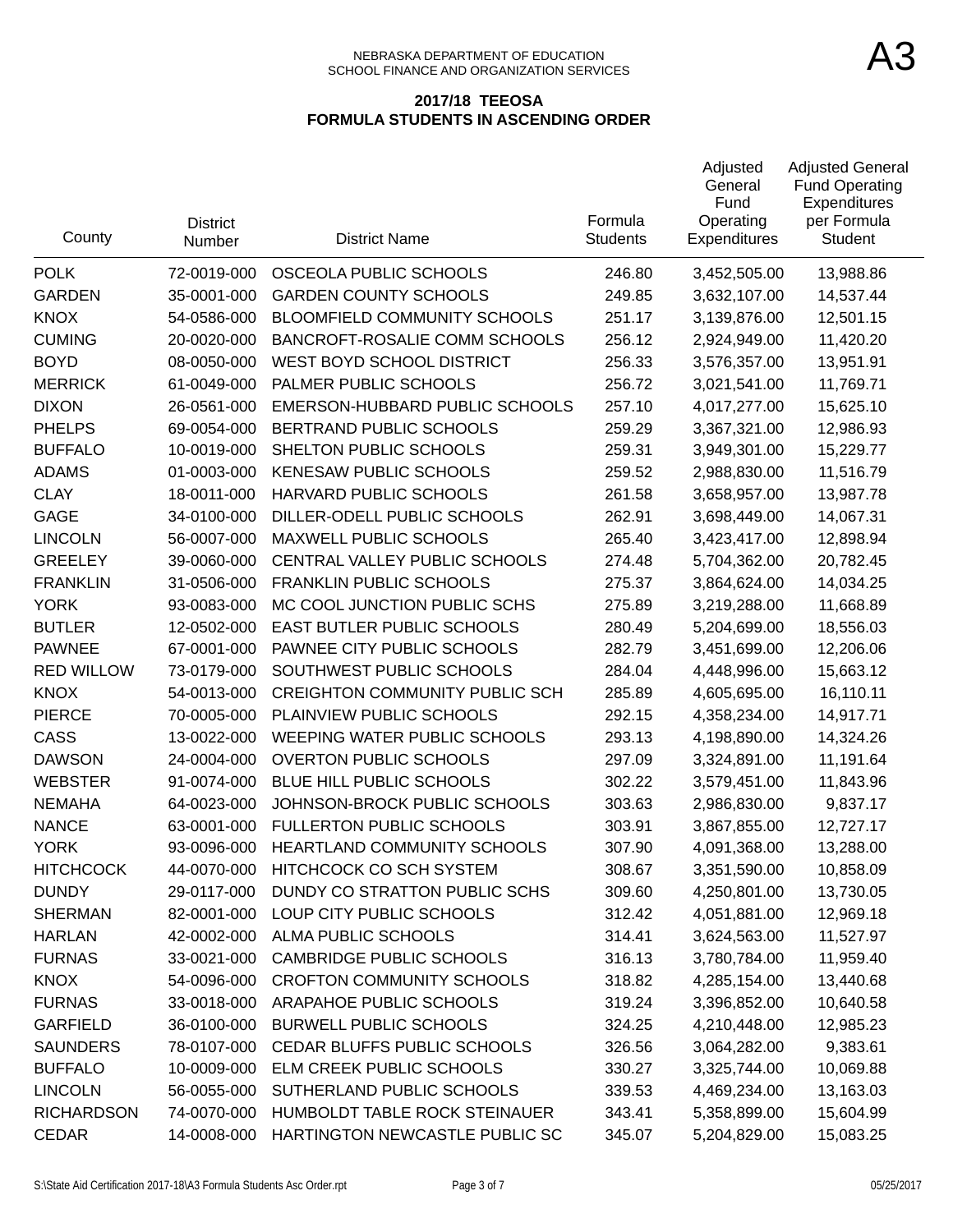| County              | <b>District</b><br>Number | <b>District Name</b>             | Formula<br><b>Students</b> | Adjusted<br>General<br>Fund<br>Operating<br>Expenditures | <b>Adjusted General</b><br><b>Fund Operating</b><br>Expenditures<br>per Formula<br><b>Student</b> |
|---------------------|---------------------------|----------------------------------|----------------------------|----------------------------------------------------------|---------------------------------------------------------------------------------------------------|
| <b>MADISON</b>      | 59-0080-000               | ELKHORN VALLEY SCHOOLS           | 346.62                     | 4,262,942.00                                             | 12,298.59                                                                                         |
| <b>THURSTON</b>     | 87-0001-000               | PENDER PUBLIC SCHOOLS            | 346.75                     | 4,548,694.00                                             | 13,118.04                                                                                         |
| <b>SCOTTS BLUFF</b> | 79-0011-000               | MORRILL PUBLIC SCHOOLS           | 352.60                     | 4,245,657.00                                             | 12,041.08                                                                                         |
| <b>THURSTON</b>     | 87-0013-000               | <b>WALTHILL PUBLIC SCHOOLS</b>   | 353.26                     | 2,936,432.00                                             | 8,312.38                                                                                          |
| <b>JEFFERSON</b>    | 48-0300-000               | TRI COUNTY PUBLIC SCHOOLS        | 362.64                     | 5,362,404.00                                             | 14,786.94                                                                                         |
| <b>ANTELOPE</b>     | 02-0009-000               | NELIGH-OAKDALE SCHOOLS           | 363.77                     | 4,512,203.00                                             | 12,404.05                                                                                         |
| <b>POLK</b>         | 72-0032-000               | SHELBY - RISING CITY PUBLIC SC   | 366.56                     | 5,110,029.00                                             | 13,940.54                                                                                         |
| <b>BUFFALO</b>      | 10-0119-000               | AMHERST PUBLIC SCHOOLS           | 367.50                     | 3,142,415.00                                             | 8,550.80                                                                                          |
| <b>POLK</b>         | 72-0015-000               | CROSS COUNTY COMMUNITY SCHOOLS   | 373.28                     | 4,692,490.00                                             | 12,570.88                                                                                         |
| <b>PERKINS</b>      | 68-0020-000               | PERKINS COUNTY SCHOOLS           | 378.66                     | 6,015,556.00                                             | 15,886.29                                                                                         |
| <b>DAKOTA</b>       | 22-0031-000               | HOMER COMMUNITY SCHOOLS          | 379.10                     | 4,681,595.00                                             | 12,349.19                                                                                         |
| <b>FURNAS</b>       | 33-0540-000               | SOUTHERN VALLEY SCHOOLS          | 384.64                     | 6,115,390.00                                             | 15,898.90                                                                                         |
| <b>GAGE</b>         | 34-0001-000               | SOUTHERN SCHOOL DIST 1           | 391.60                     | 5,011,606.00                                             | 12,797.66                                                                                         |
| <b>THAYER</b>       | 85-0070-000               | THAYER CENTRAL COMMUNITY SCHS    | 395.71                     | 5,230,836.00                                             | 13,218.94                                                                                         |
| <b>MORRILL</b>      | 62-0021-000               | <b>BAYARD PUBLIC SCHOOLS</b>     | 396.04                     | 4,496,690.00                                             | 11,354.17                                                                                         |
| <b>STANTON</b>      | 84-0003-000               | STANTON COMMUNITY SCHOOLS        | 398.86                     | 4,830,577.00                                             | 12,110.90                                                                                         |
| <b>BOX BUTTE</b>    | 07-0010-000               | HEMINGFORD PUBLIC SCHOOLS        | 399.29                     | 5,326,833.00                                             | 13,340.61                                                                                         |
| CASS                | 13-0097-000               | ELMWOOD-MURDOCK PUBLIC SCHOOLS   | 400.43                     | 4,525,782.00                                             | 11,302.26                                                                                         |
| <b>SEWARD</b>       | 80-0567-000               | CENTENNIAL PUBLIC SCHOOLS        | 403.88                     | 6,197,121.00                                             | 15,344.02                                                                                         |
| <b>HOLT</b>         | 45-0239-000               | WEST HOLT PUBLIC SCHOOLS         | 406.14                     | 5,427,095.00                                             | 13,362.62                                                                                         |
| <b>BURT</b>         | 11-0014-000               | OAKLAND CRAIG PUBLIC SCHOOLS     | 407.72                     | 4,671,240.00                                             | 11,457.09                                                                                         |
| <b>GAGE</b>         | 34-0034-000               | FREEMAN PUBLIC SCHOOLS           | 408.51                     | 4,646,140.00                                             | 11,373.48                                                                                         |
| <b>MADISON</b>      | 59-0005-000               | BATTLE CREEK PUBLIC SCHOOLS      | 414.60                     | 5,083,559.00                                             | 12,261.43                                                                                         |
| <b>CLAY</b>         | 18-0002-000               | <b>SUTTON PUBLIC SCHOOLS</b>     | 415.70                     | 4,660,257.00                                             | 11,210.70                                                                                         |
| <b>NUCKOLLS</b>     | 65-0011-000               | SUPERIOR PUBLIC SCHOOLS          | 416.26                     | 4,773,452.00                                             | 11,467.55                                                                                         |
| <b>ANTELOPE</b>     | 02-2001-000               | NEBRASKA UNIFIED DISTRICT 1      | 420.77                     | 6,235,781.00                                             | 14,820.02                                                                                         |
| <b>CEDAR</b>        | 14-0054-000               | LAUREL-CONCORD-COLERIDGE SCHOO   | 423.42                     | 6,145,643.00                                             | 14,514.38                                                                                         |
| <b>BUFFALO</b>      | 10-0069-000               | RAVENNA PUBLIC SCHOOLS           | 423.48                     | 4,884,820.00                                             | 11,534.82                                                                                         |
| <b>BROWN</b>        | 09-0010-000               | AINSWORTH COMMUNITY SCHOOLS      | 431.06                     | 5,931,543.00                                             | 13,760.43                                                                                         |
| <b>CUMING</b>       | 20-0030-000               | WISNER-PILGER PUBLIC SCHOOLS     | 434.68                     | 6,117,560.00                                             | 14,073.58                                                                                         |
| <b>KIMBALL</b>      | 53-0001-000               | KIMBALL PUBLIC SCHOOLS           | 436.29                     | 5,802,319.00                                             | 13,299.26                                                                                         |
| <b>DIXON</b>        | 26-0001-000               | PONCA PUBLIC SCHOOLS             | 436.37                     | 5,137,045.00                                             | 11,772.16                                                                                         |
| <b>NANCE</b>        | 63-0030-000               | TWIN RIVER PUBLIC SCHOOLS        | 436.79                     | 5,732,322.00                                             | 13,123.65                                                                                         |
| <b>WAYNE</b>        | 90-0560-000               | <b>WAKEFIELD PUBLIC SCHOOLS</b>  | 439.05                     | 5,051,813.00                                             | 11,506.16                                                                                         |
| <b>SAUNDERS</b>     | 78-0009-000               | YUTAN PUBLIC SCHOOLS             | 449.61                     | 4,898,469.00                                             | 10,895.00                                                                                         |
| <b>MORRILL</b>      | 62-0063-000               | <b>BRIDGEPORT PUBLIC SCHOOLS</b> | 454.66                     | 5,750,262.00                                             | 12,647.39                                                                                         |
| <b>HOWARD</b>       | 47-0100-000               | CENTURA PUBLIC SCHOOLS           | 459.43                     | 5,818,917.00                                             | 12,665.61                                                                                         |
| <b>HALL</b>         | 40-0126-000               | DONIPHAN-TRUMBULL PUBLIC SCHS    | 463.26                     | 5,538,732.00                                             | 11,956.11                                                                                         |
| <b>MADISON</b>      | 59-0001-000               | <b>MADISON PUBLIC SCHOOLS</b>    | 472.30                     | 5,542,782.00                                             | 11,735.83                                                                                         |
| <b>OTOE</b>         | 66-0501-000               | PALMYRA DISTRICT OR 1            | 476.66                     | 4,721,935.00                                             | 9,906.25                                                                                          |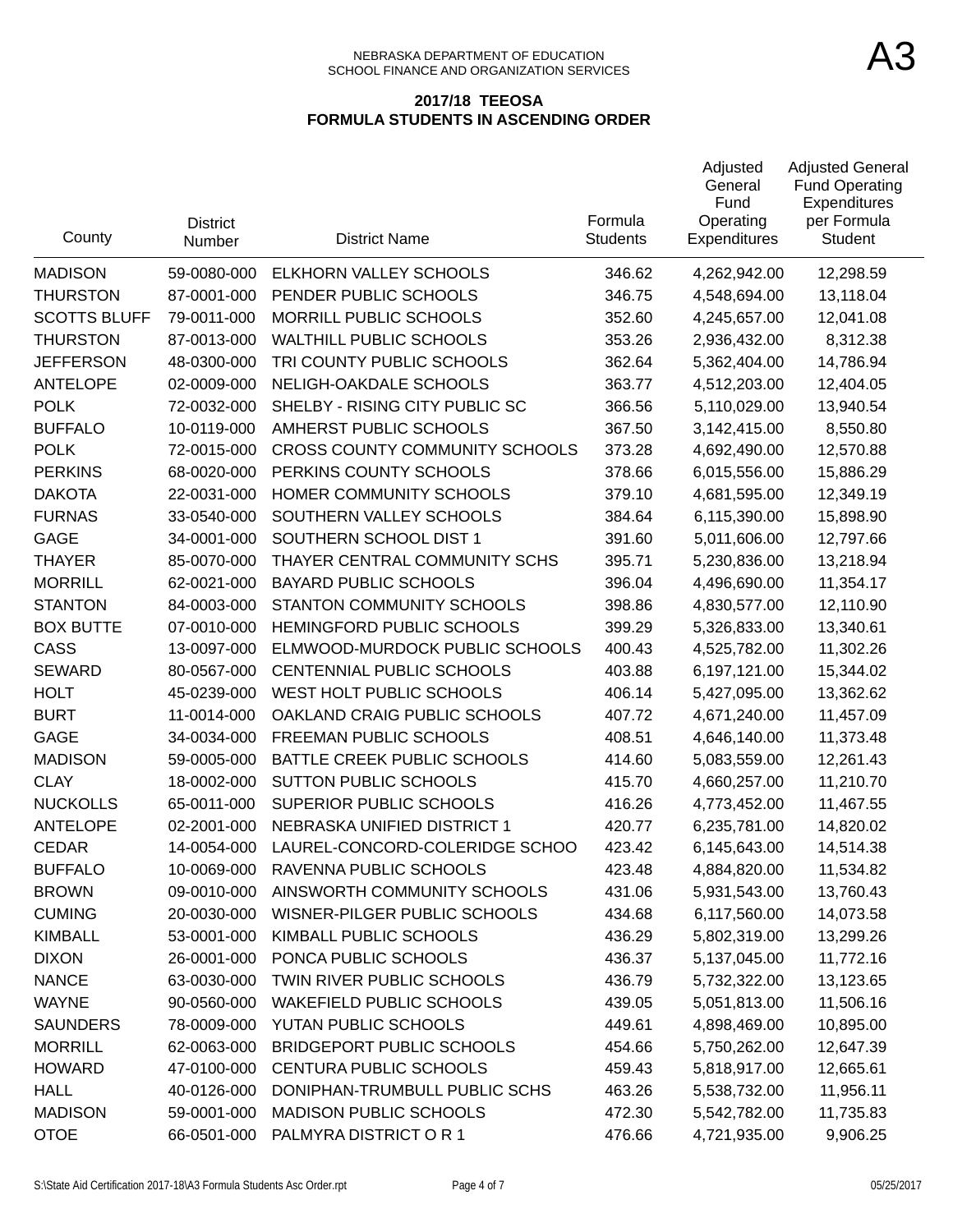#### NEBRASKA DEPARTMENT OF EDUCATION SCHOOL FINANCE AND ORGANIZATION SERVICES

| County              | <b>District</b><br>Number | <b>District Name</b>                 | Formula<br><b>Students</b> | Adjusted<br>General<br>Fund<br>Operating<br><b>Expenditures</b> | <b>Adjusted General</b><br><b>Fund Operating</b><br>Expenditures<br>per Formula<br>Student |
|---------------------|---------------------------|--------------------------------------|----------------------------|-----------------------------------------------------------------|--------------------------------------------------------------------------------------------|
| <b>THURSTON</b>     | 87-0016-000               | UMO N HO N NATION PUBLIC SCHS        | 477.14                     | 9,697,889.00                                                    | 20,324.95                                                                                  |
| <b>JOHNSON</b>      | 49-0050-000               | JOHNSON CO CENTRAL PUBLIC SCHS       | 496.67                     | 5,898,646.00                                                    | 11,876.34                                                                                  |
| <b>FILLMORE</b>     | 30-0025-000               | FILLMORE CENTRAL PUBLIC SCHS         | 500.81                     | 5,366,738.00                                                    | 10,716.20                                                                                  |
| <b>BURT</b>         | 11-0001-000               | <b>TEKAMAH-HERMAN COMMUNITY SCHS</b> | 510.54                     | 6,262,865.00                                                    | 12,267.16                                                                                  |
| <b>LINCOLN</b>      | 56-0037-000               | HERSHEY PUBLIC SCHOOLS               | 520.01                     | 5,785,876.00                                                    | 11,126.55                                                                                  |
| <b>HALL</b>         | 40-0083-000               | WOOD RIVER RURAL SCHOOLS             | 521.90                     | 5,806,665.00                                                    | 11,126.06                                                                                  |
| <b>LANCASTER</b>    | 55-0148-000               | MALCOLM PUBLIC SCHOOLS               | 526.18                     | 5,464,403.00                                                    | 10,385.07                                                                                  |
| <b>THURSTON</b>     | 87-0017-000               | <b>WINNEBAGO PUBLIC SCHOOLS</b>      | 541.98                     | 5,403,466.00                                                    | 9,969.81                                                                                   |
| <b>BOONE</b>        | 06-0001-000               | <b>BOONE CENTRAL SCHOOLS</b>         | 545.44                     | 7,548,806.00                                                    | 13,839.85                                                                                  |
| VALLEY              | 88-0005-000               | ORD PUBLIC SCHOOLS                   | 552.58                     | 6,305,677.00                                                    | 11,411.27                                                                                  |
| <b>DODGE</b>        | 27-0594-000               | LOGAN VIEW PUBLIC SCHOOLS            | 553.36                     | 6,132,876.00                                                    | 11,082.97                                                                                  |
| <b>SALINE</b>       | 76-0082-000               | WILBER-CLATONIA PUBLIC SCHOOLS       | 556.46                     | 5,663,412.00                                                    | 10,177.62                                                                                  |
| <b>CHERRY</b>       | 16-0006-000               | VALENTINE COMMUNITY SCHOOLS          | 562.25                     | 8,610,665.00                                                    | 15,314.54                                                                                  |
| <b>BUFFALO</b>      | 10-0002-000               | <b>GIBBON PUBLIC SCHOOLS</b>         | 581.98                     | 5,885,173.00                                                    | 10,112.27                                                                                  |
| <b>BUTLER</b>       | 12-0056-000               | DAVID CITY PUBLIC SCHOOLS            | 584.42                     | 8,508,259.00                                                    | 14,558.43                                                                                  |
| <b>DODGE</b>        | 27-0595-000               | NORTH BEND CENTRAL PUBLIC SCHS       | 599.63                     | 6,578,356.00                                                    | 10,970.62                                                                                  |
| <b>PIERCE</b>       | 70-0002-000               | PIERCE PUBLIC SCHOOLS                | 607.73                     | 6,801,819.00                                                    | 11,192.26                                                                                  |
| CASS                | 13-0032-000               | LOUISVILLE PUBLIC SCHOOLS            | 607.87                     | 5,911,209.00                                                    | 9,724.47                                                                                   |
| <b>LANCASTER</b>    | 55-0161-000               | RAYMOND CENTRAL PUBLIC SCHOOLS       | 612.02                     | 6,526,260.00                                                    | 10,663.54                                                                                  |
| <b>SCOTTS BLUFF</b> | 79-0031-000               | MITCHELL PUBLIC SCHOOLS              | 616.51                     | 6,487,640.00                                                    | 10,523.14                                                                                  |
| <b>SHERIDAN</b>     | 81-0010-000               | <b>GORDON-RUSHVILLE PUBLIC SCHS</b>  | 622.10                     | 7,237,527.00                                                    | 11,633.95                                                                                  |
| <b>WASHINGTON</b>   | 89-0024-000               | ARLINGTON PUBLIC SCHOOLS             | 625.54                     | 6,438,585.00                                                    | 10,292.88                                                                                  |
| <b>NUCKOLLS</b>     | 65-2005-000               | SOUTH CENTRAL NEBRASKA UNIFIED       | 630.84                     | 8,200,923.00                                                    | 12,999.93                                                                                  |
| <b>CHASE</b>        | 15-0010-000               | <b>CHASE COUNTY SCHOOLS</b>          | 632.15                     | 6,928,822.00                                                    | 10,960.69                                                                                  |
| <b>HOWARD</b>       | 47-0001-000               | ST PAUL PUBLIC SCHOOLS               | 647.17                     | 6,230,199.00                                                    | 9,626.78                                                                                   |
| CASS                | 13-0056-000               | <b>CONESTOGA PUBLIC SCHOOLS</b>      | 667.15                     | 6,384,292.00                                                    | 9,569.48                                                                                   |
| <b>MERRICK</b>      | 61-0004-000               | CENTRAL CITY PUBLIC SCHOOLS          | 668.84                     | 8,573,067.00                                                    | 12,817.90                                                                                  |
| <b>WASHINGTON</b>   | 89-0003-000               | FORT CALHOUN COMMUNITY SCHS          | 682.13                     | 6,331,013.00                                                    | 9,281.25                                                                                   |
| <b>SEWARD</b>       | 80-0005-000               | MILFORD PUBLIC SCHOOLS               | 716.68                     | 7,323,533.00                                                    | 10,218.75                                                                                  |
| <b>OTOE</b>         | 66-0027-000               | SYRACUSE-DUNBAR-AVOCA SCHOOLS        | 716.85                     | 7,248,036.00                                                    | 10,110.91                                                                                  |
| <b>CUMING</b>       | 20-0001-000               | WEST POINT PUBLIC SCHOOLS            | 730.67                     | 9,122,371.00                                                    | 12,485.00                                                                                  |
| <b>HOLT</b>         | 45-0007-000               | O'NEILL PUBLIC SCHOOLS               | 761.12                     | 8,744,524.00                                                    | 11,489.03                                                                                  |
| <b>CUSTER</b>       | 21-0025-000               | <b>BROKEN BOW PUBLIC SCHOOLS</b>     | 771.04                     | 9,522,497.00                                                    | 12,350.27                                                                                  |
| <b>NEMAHA</b>       | 64-0029-000               | <b>AUBURN PUBLIC SCHOOLS</b>         | 778.51                     | 9,226,093.00                                                    | 11,851.00                                                                                  |
| <b>RICHARDSON</b>   | 74-0056-000               | <b>FALLS CITY PUBLIC SCHOOLS</b>     | 780.71                     | 8,212,448.00                                                    | 10,519.15                                                                                  |
| <b>KEARNEY</b>      | 50-0503-000               | MINDEN PUBLIC SCHOOLS                | 789.75                     | 8,894,311.00                                                    | 11,262.24                                                                                  |
| <b>JEFFERSON</b>    | 48-0008-000               | <b>FAIRBURY PUBLIC SCHOOLS</b>       | 820.46                     | 9,654,906.00                                                    | 11,767.70                                                                                  |
| <b>DOUGLAS</b>      | 28-0015-000               | DOUGLAS CO WEST COMMUNITY SCHS       | 840.01                     | 8,667,278.00                                                    | 10,318.06                                                                                  |
| <b>KEITH</b>        | 51-0001-000               | OGALLALA PUBLIC SCHOOLS              | 841.30                     | 8,997,720.00                                                    | 10,694.97                                                                                  |
| <b>SAUNDERS</b>     | 78-0001-000               | ASHLAND-GREENWOOD PUBLIC SCHS        | 847.01                     | 8,213,328.00                                                    | 9,696.88                                                                                   |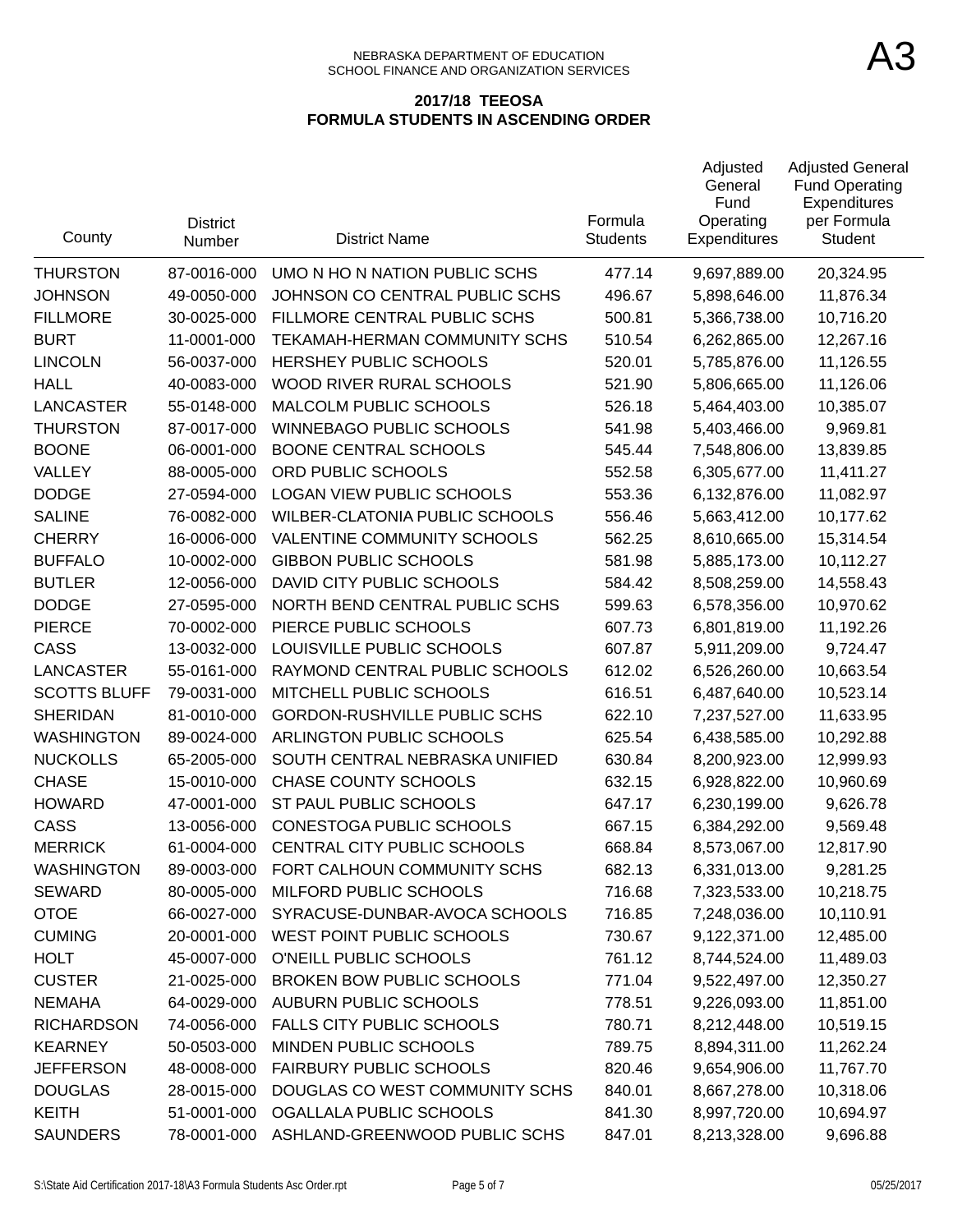| County              | <b>District</b><br>Number | <b>District Name</b>               | Formula<br><b>Students</b> | Adjusted<br>General<br>Fund<br>Operating<br>Expenditures | <b>Adjusted General</b><br><b>Fund Operating</b><br>Expenditures<br>per Formula<br>Student |
|---------------------|---------------------------|------------------------------------|----------------------------|----------------------------------------------------------|--------------------------------------------------------------------------------------------|
| <b>ADAMS</b>        | 01-0090-000               | ADAMS CENTRAL PUBLIC SCHOOLS       | 859.56                     | 10,700,821.00                                            | 12,449.18                                                                                  |
| <b>WAYNE</b>        | 90-0017-000               | WAYNE COMMUNITY SCHOOLS            | 877.77                     | 8,842,492.00                                             | 10,073.79                                                                                  |
| <b>DAWES</b>        | 23-0002-000               | <b>CHADRON PUBLIC SCHOOLS</b>      | 883.03                     | 9,220,571.00                                             | 10,441.92                                                                                  |
| <b>DAWSON</b>       | 24-0020-000               | <b>GOTHENBURG PUBLIC SCHOOLS</b>   | 895.48                     | 8,374,667.00                                             | 9,352.16                                                                                   |
| <b>PLATTE</b>       | 71-0005-000               | LAKEVIEW COMMUNITY SCHOOLS         | 903.45                     | 8,731,260.00                                             | 9,664.32                                                                                   |
| <b>DAWSON</b>       | 24-0011-000               | <b>COZAD COMMUNITY SCHOOLS</b>     | 923.52                     | 9,346,708.00                                             | 10,120.70                                                                                  |
| <b>SAUNDERS</b>     | 78-0039-000               | <b>WAHOO PUBLIC SCHOOLS</b>        | 991.43                     | 9,009,478.00                                             | 9,087.40                                                                                   |
| <b>PHELPS</b>       | 69-0044-000               | HOLDREGE PUBLIC SCHOOLS            | 1,091.13                   | 10,140,679.00                                            | 9,293.70                                                                                   |
| <b>SARPY</b>        | 77-0046-000               | SPRINGFIELD PLATTEVIEW COMMUNI     | 1,107.52                   | 12,116,855.00                                            | 10,940.51                                                                                  |
| <b>HAMILTON</b>     | 41-0504-000               | <b>AURORA PUBLIC SCHOOLS</b>       | 1,203.98                   | 13,857,397.00                                            | 11,509.65                                                                                  |
| <b>YORK</b>         | 93-0012-000               | YORK PUBLIC SCHOOLS                | 1,237.38                   | 12,111,782.00                                            | 9,788.25                                                                                   |
| <b>CHEYENNE</b>     | 17-0001-000               | SIDNEY PUBLIC SCHOOLS              | 1,313.82                   | 12,789,347.00                                            | 9,734.47                                                                                   |
| <b>SEWARD</b>       | 80-0009-000               | SEWARD PUBLIC SCHOOLS              | 1,361.86                   | 13,380,399.00                                            | 9,825.09                                                                                   |
| <b>RED WILLOW</b>   | 73-0017-000               | MC COOK PUBLIC SCHOOLS             | 1,372.54                   | 12,778,139.00                                            | 9,309.88                                                                                   |
| <b>OTOE</b>         | 66-0111-000               | NEBRASKA CITY PUBLIC SCHOOLS       | 1,380.51                   | 12,860,670.00                                            | 9,315.87                                                                                   |
| <b>BOX BUTTE</b>    | 07-0006-000               | ALLIANCE PUBLIC SCHOOLS            | 1,384.50                   | 12,176,161.00                                            | 8,794.66                                                                                   |
| <b>HALL</b>         | 40-0082-000               | NORTHWEST PUBLIC SCHOOLS           | 1,425.96                   | 13,295,119.00                                            | 9,323.64                                                                                   |
| CASS                | 13-0001-000               | PLATTSMOUTH COMMUNITY SCHOOLS      | 1,568.63                   | 14,980,444.00                                            | 9,550.02                                                                                   |
| <b>SALINE</b>       | 76-0002-000               | <b>CRETE PUBLIC SCHOOLS</b>        | 1,757.91                   | 14,066,268.00                                            | 8,001.70                                                                                   |
| <b>COLFAX</b>       | 19-0123-000               | SCHUYLER COMMUNITY SCHOOLS         | 1,852.66                   | 14,952,807.00                                            | 8,071.01                                                                                   |
| <b>SCOTTS BLUFF</b> | 79-0016-000               | <b>GERING PUBLIC SCHOOLS</b>       | 1,891.01                   | 16,611,251.00                                            | 8,784.32                                                                                   |
| <b>GAGE</b>         | 34-0015-000               | <b>BEATRICE PUBLIC SCHOOLS</b>     | 1,962.96                   | 17,714,186.00                                            | 9,024.22                                                                                   |
| <b>LANCASTER</b>    | 55-0145-000               | <b>WAVERLY SCHOOL DISTRICT 145</b> | 1,964.86                   | 15,981,354.00                                            | 8,133.58                                                                                   |
| <b>WASHINGTON</b>   | 89-0001-000               | <b>BLAIR COMMUNITY SCHOOLS</b>     | 2,247.17                   | 18,795,862.00                                            | 8,364.25                                                                                   |
| <b>LANCASTER</b>    | 55-0160-000               | NORRIS SCHOOL DIST 160             | 2,256.95                   | 19,020,249.00                                            | 8,427.40                                                                                   |
| <b>DOUGLAS</b>      | 28-0059-000               | BENNINGTON PUBLIC SCHOOLS          | 2,329.32                   | 16,953,329.00                                            | 7,278.23                                                                                   |
| <b>DAWSON</b>       | 24-0001-000               | <b>LEXINGTON PUBLIC SCHOOLS</b>    | 2,841.95                   | 23,029,801.00                                            | 8,103.51                                                                                   |
| <b>DOUGLAS</b>      | 28-0054-000               | RALSTON PUBLIC SCHOOLS             | 3,254.61                   | 25,959,624.00                                            | 7,976.27                                                                                   |
| <b>SCOTTS BLUFF</b> | 79-0032-000               | SCOTTSBLUFF PUBLIC SCHOOLS         | 3,305.64                   | 25,921,596.00                                            | 7,841.62                                                                                   |
| <b>ADAMS</b>        | 01-0018-000               | HASTINGS PUBLIC SCHOOLS            | 3,510.90                   | 27,567,294.00                                            | 7,851.93                                                                                   |
| <b>PLATTE</b>       | 71-0001-000               | <b>COLUMBUS PUBLIC SCHOOLS</b>     | 3,668.83                   | 29,828,334.00                                            | 8,130.21                                                                                   |
| <b>DAKOTA</b>       | 22-0011-000               | SO SIOUX CITY COMMUNITY SCHS       | 3,751.19                   | 31,349,579.00                                            | 8,357.25                                                                                   |
| <b>LINCOLN</b>      | 56-0001-000               | NORTH PLATTE PUBLIC SCHOOLS        | 4,045.92                   | 35,578,968.00                                            | 8,793.80                                                                                   |
| <b>MADISON</b>      | 59-0002-000               | NORFOLK PUBLIC SCHOOLS             | 4,170.93                   | 34,838,650.00                                            | 8,352.72                                                                                   |
| <b>DODGE</b>        | 27-0001-000               | FREMONT PUBLIC SCHOOLS             | 4,459.09                   | 35,746,661.00                                            | 8,016.57                                                                                   |
| <b>SARPY</b>        | 77-0037-000               | <b>GRETNA PUBLIC SCHOOLS</b>       | 4,528.97                   | 35,172,978.00                                            | 7,766.22                                                                                   |
| <b>BUFFALO</b>      | 10-0007-000               | <b>KEARNEY PUBLIC SCHOOLS</b>      | 5,448.63                   | 46,503,829.00                                            | 8,534.96                                                                                   |
| <b>DOUGLAS</b>      | 28-0066-000               | <b>WESTSIDE COMMUNITY SCHOOLS</b>  | 5,881.61                   | 56,227,591.00                                            | 9,559.90                                                                                   |
| <b>DOUGLAS</b>      | 28-0010-000               | ELKHORN PUBLIC SCHOOLS             | 8,413.05                   | 67,191,434.00                                            | 7,986.58                                                                                   |
| <b>HALL</b>         | 40-0002-000               | <b>GRAND ISLAND PUBLIC SCHOOLS</b> | 9,327.00                   | 70,452,917.00                                            | 7,553.65                                                                                   |